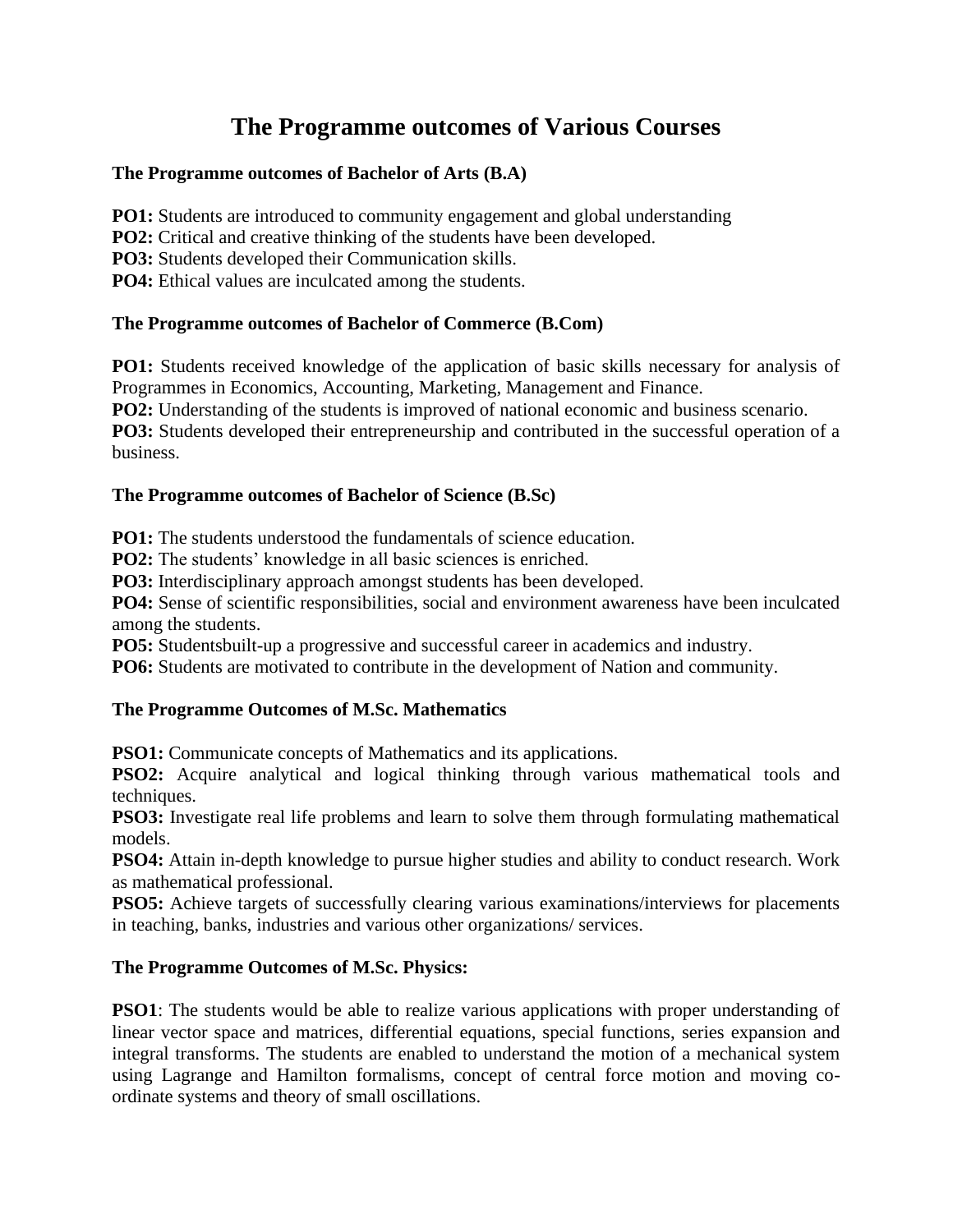**PSO2:** The students would be able to understand the concepts of Quantum mechanics and capable to solve problems such as hydrogen atom, determination of the energies and wave functions of first and second order. The students would be able to explain ground state of hydrogen and helium molecules and analyse various transitions and their selection rules.

**PSO3**: The students would be able to explain basic physics and application of different types of electronic devices, familiarization with integrated circuit fabrication technology, design of switching circuits and to seek career in advance research.

**PSO4**: The students would be able to apply ensemble theory to complex problems, analyze the peculiar gas behaviour and explore the applications of Ising Model and different approximations. **PSO5**: Analysis of effect of doping in semiconductor materials, carrier concentration and

mobility, fabrication of various active & passive circuit components and metal semiconductor junctions, devices in the microwave region and related applications. In addition, the student will be able to differentiate between different lattice types, explain motion of electron in periodic lattice, understand lattice vibrations in solids and explain various types of magnetic phenomena and possible applications.

**PSO6:** The student will be able to explain Raman effect and different types of Raman spectra, Electronic spectra and electronic bands using Born Oppenheimer approximation and Frank Condon principle and origin of x-rays and different types of x-rays alongwith emission and absorption spectra. The students would be able to appreciate NMR, ESR and Mossbauer spectroscopy and related applications in the field of spectroscopy/material science/ lasers.

**PSO7:** Understanding the nature of a specific numerical problem, designing Programmes in different languages, new necessary basic knowledge of various web enabling languages like HTML and JAVA to acquire a vision for use of computer in research prospective.

**PSO8:** The students will be able to implement Boolean expressions, design basic building blocks of ICs for different operations and develop building blockes for ICs using MOSFET. The students will be able to understand the fabrication process of solar cells, photodiodes, PMT's etc. and realize operational amplifier and related applications such as comparator, A/D & D/A convertor, oscillators etc.

# **The Programme Outcomes of M.Sc. Chemistry**

**PSO1:** Understand nature of bonding and hybridization of compounds.

**PSO2:** Analyse the reaction mechanism and structure of transition metal complexes.

**PSO3:** Understand the quantum mechanics, thermodynamics and Electrochemistry.

**PSO4:** Analyse the bonding and stereochemistry of organic molecules.

**PSO5:** Understand the various instrumental techniques for structural study of the Compounds.

**PSO6:** Perform thermodynamic and surface studies of the liquid mixtures.

**PSO7:** Understand nuclear, radio analytical techniques and corrosion technology.

**PSO8:** Analyse the bioorganic, bioinorganic chemistry and heterocyclic chemistry and their applications.

# **The Programme Outcomes of M.Com**

**PSO1:** Students will be able to understand the role of business-men, entrepreneurs, managers, consultants, and the same is required for critical decision making.